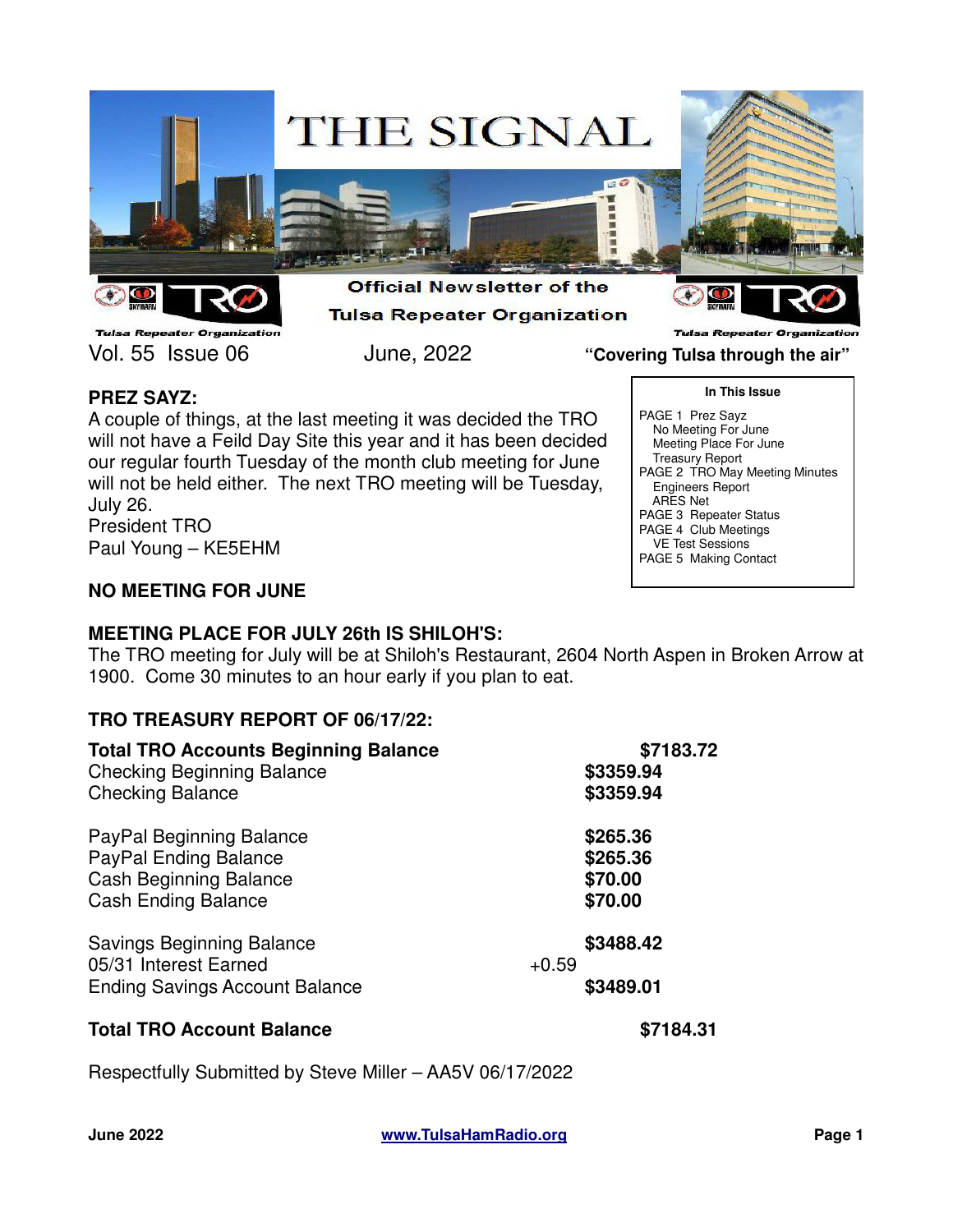# **TRO MAY MEETING MINUTES:**

5/24/22 TRO Meeting - Shiloh's Cafe - Broken Arrow - 7pm

President Paul Young - KE5EHM opened the meeting.

Minutes from the April meeting as published in The Signal: Motion for approval - Don N5DGE; Seconded - Bob KG5MQQ: Approved by vote

Treasurer's report as published in The Signal: Motion for approval - Ray K5CFY; Seconded - Paul T. WB5ANX. Approved by vote

Technical report - 146.94 repeater has no ID and was recycled on the power supply - Fixed. 146.805 - potential new home at the Warren Clinic, discussions on-going.

Events: Tulsa Tough - some TRO members assisting as SAG drivers & net control, 6/11-12. By member vote, TRO will not hold a Field Day event this year. All were encouraged to either do individual stations or participate as guests at other local clubs.

APRS: Through supporting 2 bike events so far, the new 10-watt units have been found to have superior performance and the APRS group will be seeking approval to buy more.

Motion to adjourn: Merlin made the motion, NJ5Z seconded. Passed and concluded meeting at 1945hrs.

Respectfully submitted - Bart Pickens, N5TWB TRO Secretary

# **ENGINEERING REPORT:**

No major changes to any of the repeaters.

Thanks Joe N5TEX



# **ARES Net** Thursday evenings at 8:00 PM 1<sup>st</sup>, 2<sup>nd</sup> and 3<sup>rd</sup> Thursdays on the 147.39 MHz repeater 4<sup>th</sup> and if there is a 5<sup>th</sup> Thursday use the

TARC Super Link System 443.850 MHz PL 88.5 Hz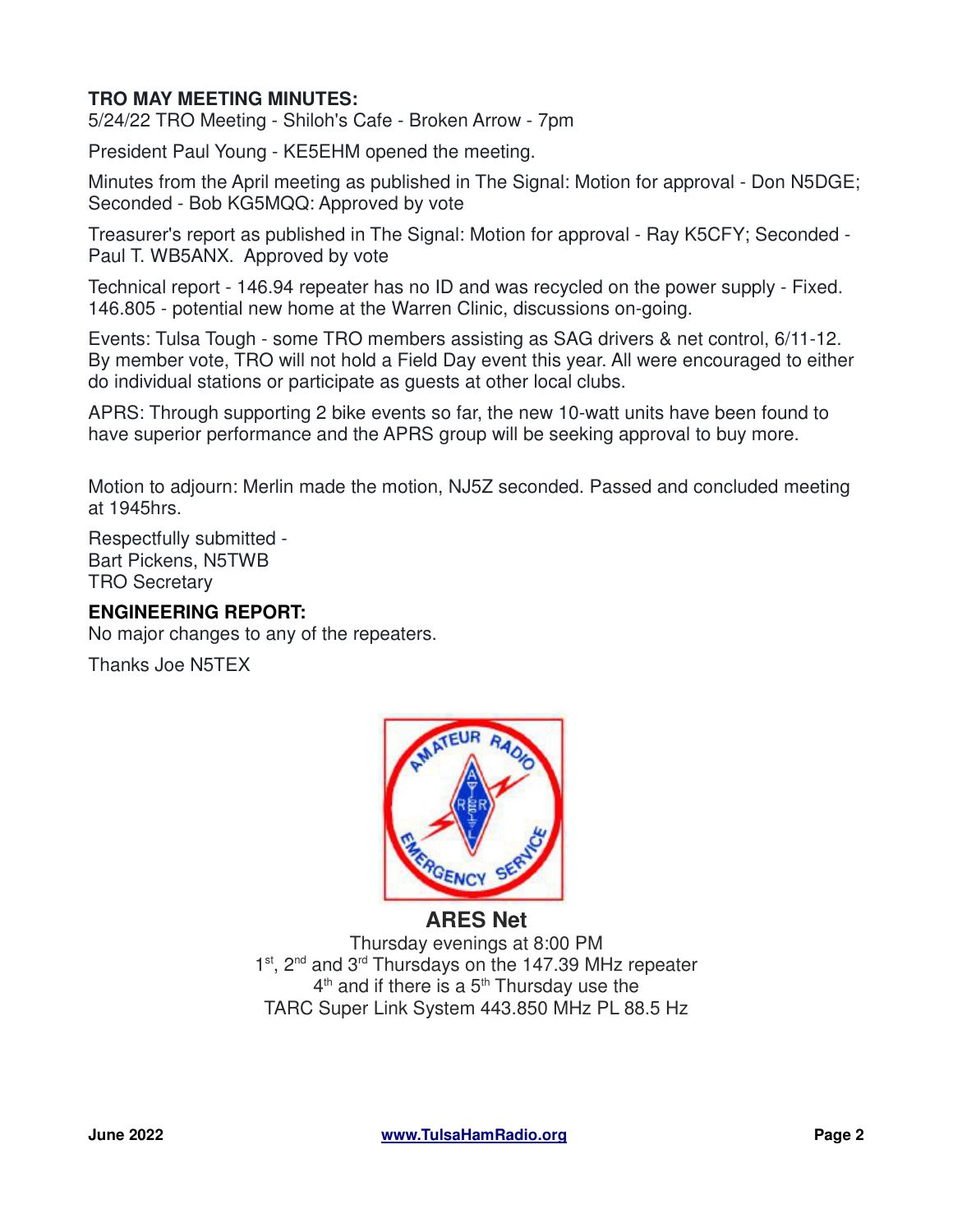#### **REPEATER STATUS**

146.805 (-) PL 88.5 ? ? ? ? – Down 146.880 (-) PL 88.5 (CityPlex), 82.5 (Skiatook) or 141.3 (Keetonville receiver)  $81<sup>st</sup>$  & Lewis – Working 146.940 (-) PL 88.5 Sun Building,  $9^{th}$  & Detroit – Working 927.700 (-25 MHz) (902.7) CityPlex - Working

Metro Link:

444.1 (+) PL 88.5 Skyline East 41<sup>st</sup> & Skelly Drive – Working 444.725 (+) PL 88.5 GRDA tower NW of Skiatook – Working 444.950 (+) PL 88.5 ? ? ? ? – Down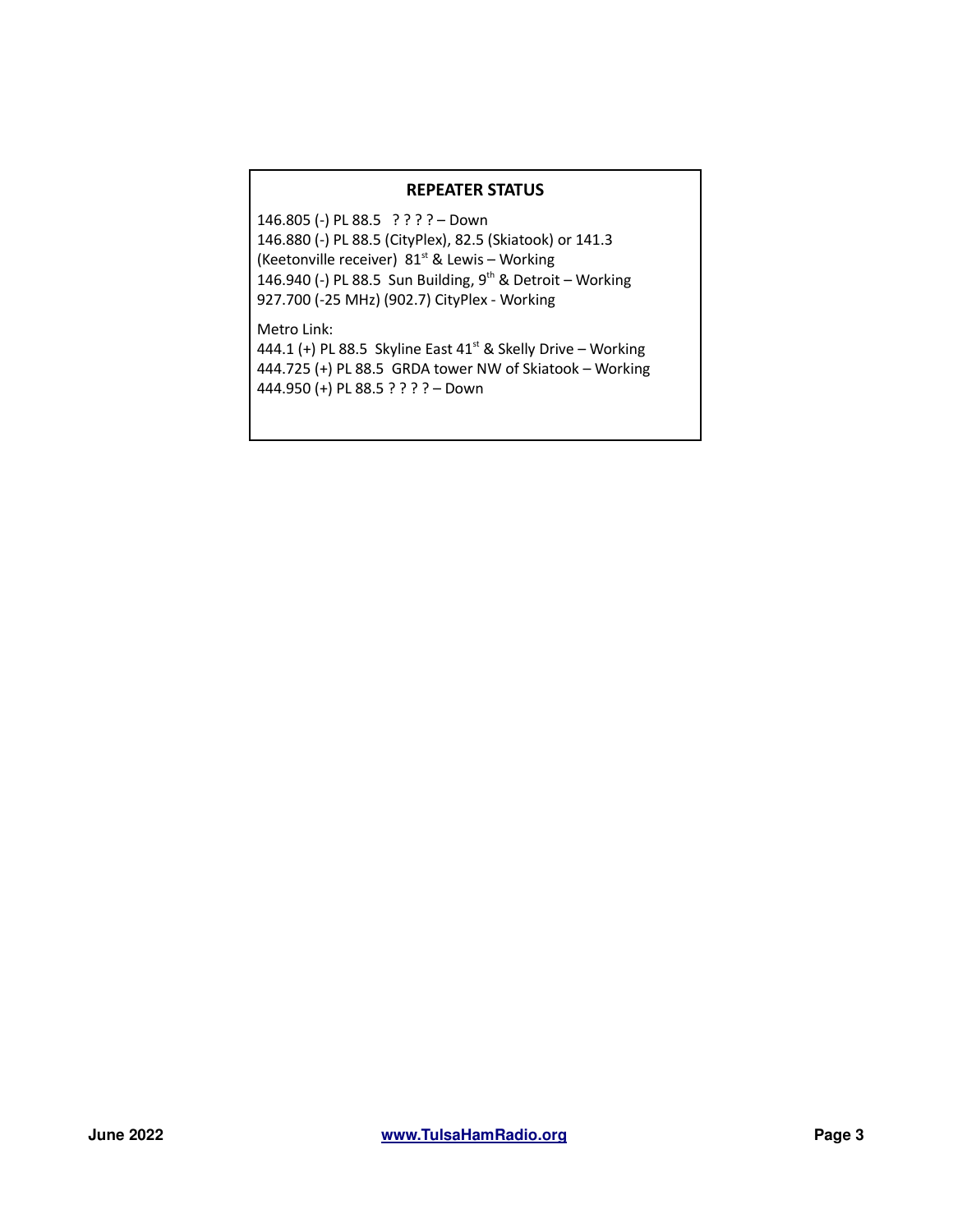#### **CLUB MEETINGS**

### **Tulsa Repeater Organization**

Fourth Tuesday of the month, except June (Field Day) and December (Christmas) 1900 (7PM) Meetings are held at Shiloh's Restaurant at 2604 North Aspen in Broken Arrow.

### **Tulsa Amateur Radio Club**

Third Tuesday of the month 1900 (7PM) Meetings are held at Tulsa University Keplinger Hall Room 3140 (west of Harvard &  $5<sup>th</sup>$  Street)

### **Broken Arrow Amateur Radio Club**

First Monday of the month (except for holidays) 1900 (7 PM) Community Recreation Center, 1500 South Main, Broken Arrow

### **Rogers County Wireless Association**

Second Saturday of every month at 0800 (8 AM) Check the RCWA website at www.rcwa.org for meeting information. I couldn't find it.

### **VE TEST SESSIONS WALK-INS ARE WELCOME AT ALL SESSIONS!**

#### **Check with the contact for each testing session for their plans.**

#### **Tulsa Repeater Organization**

Third Thursday of odd-numbered months, 1900 (7 PM) American Red Cross 10151 E 11th (11th & US 169) Tulsa, Oklahoma 74128 Contact: Merlin Griffin WB5OSM at WB5OSM@hotmail.com or (918)520-7668 - leave message

### **Broken Arrow Emergency Management**

First Saturday of odd-numbered months - 0900 to 1100 (9:00 to 11 AM) Broken Arrow Public Service Complex 1001 N 6th Street Broken Arrow OK 74012 Contact: Loyd Beeson, AE5MM at ae5mm@arrl.net or (918)638-2393 (text msg or voice)

#### **Broken Arrow Amateur Radio Club**

Second Saturday of even-numbered months at 0930 (9:30 AM) Broken Arrow Public Service Complex 1001 N 6th Street Broken Arrow OK 74012 Contact: Don Doyle AC5II at AC5II@arrl.net or (918)379-0962

## **Rogers County Wireless Association** (New session in Owasso)

First Saturday of each quarter at 0900 (9:00 AM) Trinity House, 9210 N Garnett, Owasso OK 74055 Contact: Dustin Dye, AB5C at contact@rcwa.org or (918)734-0869

## **ARRL VEC SESSION**

Last Saturday of even-numbered months, 1000 to 1130 AM Broken Arrow Public Service Complex 1001 N 6th Street Broken Arrow OK 74012 Walkins welcome until 1030 Contact: Skipper Smith, NQ2J at: **nq2j@cox.net** or (918)853-8118